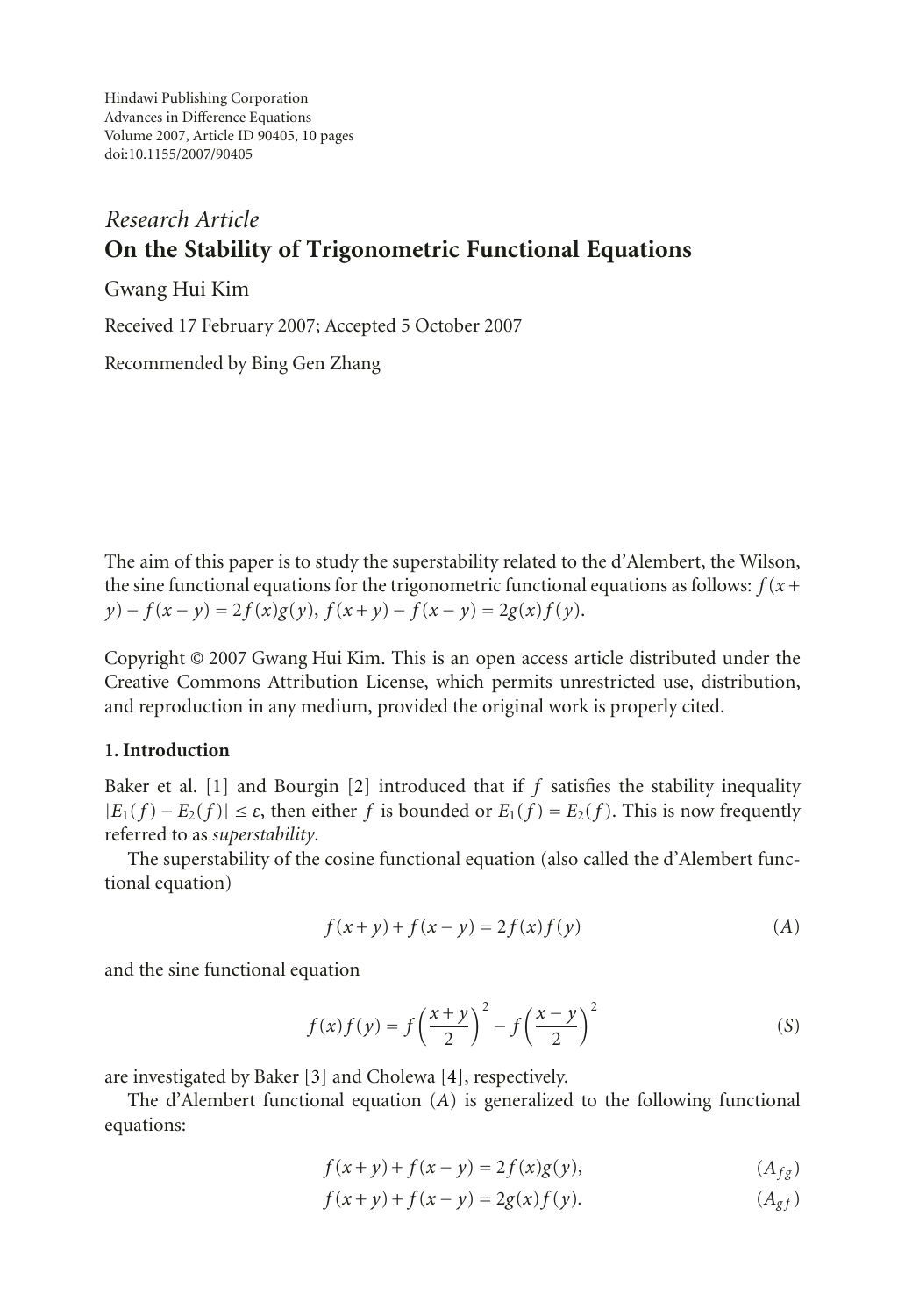Equation  $(A_{fg})$ , raised by Wilson, is sometimes called the Wilson equation. We will consider the trigonometric functional equation as follow:

<span id="page-1-2"></span>
$$
f(x+y) - f(x-y) = 2f(x)f(y),
$$
  
(T)

<span id="page-1-0"></span>
$$
f(x+y) - f(x-y) = 2f(x)g(y),
$$
  
(*T<sub>fg</sub>*)

<span id="page-1-1"></span>
$$
f(x + y) - f(x - y) = 2g(x)f(y).
$$
 (T<sub>gf</sub>)

The cosine-type functional equations  $(A)$  $(A)$ ,  $(A_f)$ ,  $(A_g f)$  and sine functional equation have been investigated by Badora, Cholewa, Ger, Kannappan, Kim, and so forth [\[3](#page-9-3)[–9\]](#page-9-5).

Given mappings  $f : G \to \mathbb{C}$ , we will denote a difference operator  $DA : G \times G \to \mathbb{C}$  as

$$
DA(x, y) := f(x + y) + f(x - y) - 2f(x)f(y).
$$
 (1.1)

Badora and Ger [\[6](#page-9-6)] proved the superstability under the condition  $|DA(x, y)| \leq \varphi(x)$ or  $\varphi(y)$  $\varphi(y)$  $\varphi(y)$  for the d'Alembert equation (*A*).

The aim of this paper is to investigate improved superstability for the trigonometric functional equations  $(T_{fg})$ ,  $(T_{gf})$  under the following types:

$$
\begin{aligned} |DT_{fg}(x,y)| &\leq \varphi(x) \quad \text{or} \quad \varphi(y), \\ |DT_{gf}(x,y)| &\leq \varphi(x) \quad \text{or} \quad \varphi(y). \end{aligned} \tag{1.2}
$$

As a consequence, the obtained results imply the superstability for [\(](#page-1-2)*T*) in the same type:

$$
|DT(x,y)| \le \varphi(x) \quad \text{or} \quad \varphi(y), \tag{1.3}
$$

and the superstability under the constant bounded for the functional equations (*T*[\)](#page-1-2),  $(T_{fg})$ , and  $(T_{gf})$ . We have also extended the results obtained on the Abelian group to the Banach algebra.

In this paper, let  $(G,+)$  be an Abelian group,  $\mathbb C$  the field of complex numbers, and  $\mathbb R$  the field of real numbers. In particular, let  $(G,+)$  be a uniquely 2-divisible group whenever the function is related to the sine functional equation (*S*[\)](#page-0-3), it will be denoted by "under 2-divisible" for short. We may assume that *f* and *g* are nonzero functions and *ε* is a nonnegative real constant, a mapping *ϕ* : *G*→R.

## 2. Stability of the equation  $(T_{gf})$

In this section, we investigate the stability of the trigonometric functional equation  $(T_{gf})$ as related to the cosine-, the sine-, and the mixed-type functional equations  $(A)$  $(A)$ ,  $(A<sub>fg</sub>)$ ,  $(A_{gf})$  $(A_{gf})$ ,  $(T_{fg})$ ,  $(T_{gf})$ , and  $(S)$ .

<span id="page-1-4"></span>Theorem 2.1. *Suppose that f* ,*g* : *G*→<sup>C</sup> *satisfy the inequality*

<span id="page-1-3"></span>
$$
|f(x+y) - f(x-y) - 2g(x)f(y)| \le \varphi(x)
$$
 (2.1)

*for all*  $x, y \in G$ *. Then either*  $f$  *is bounded or*  $g$  *satisfies*  $(A)$  $(A)$ *.*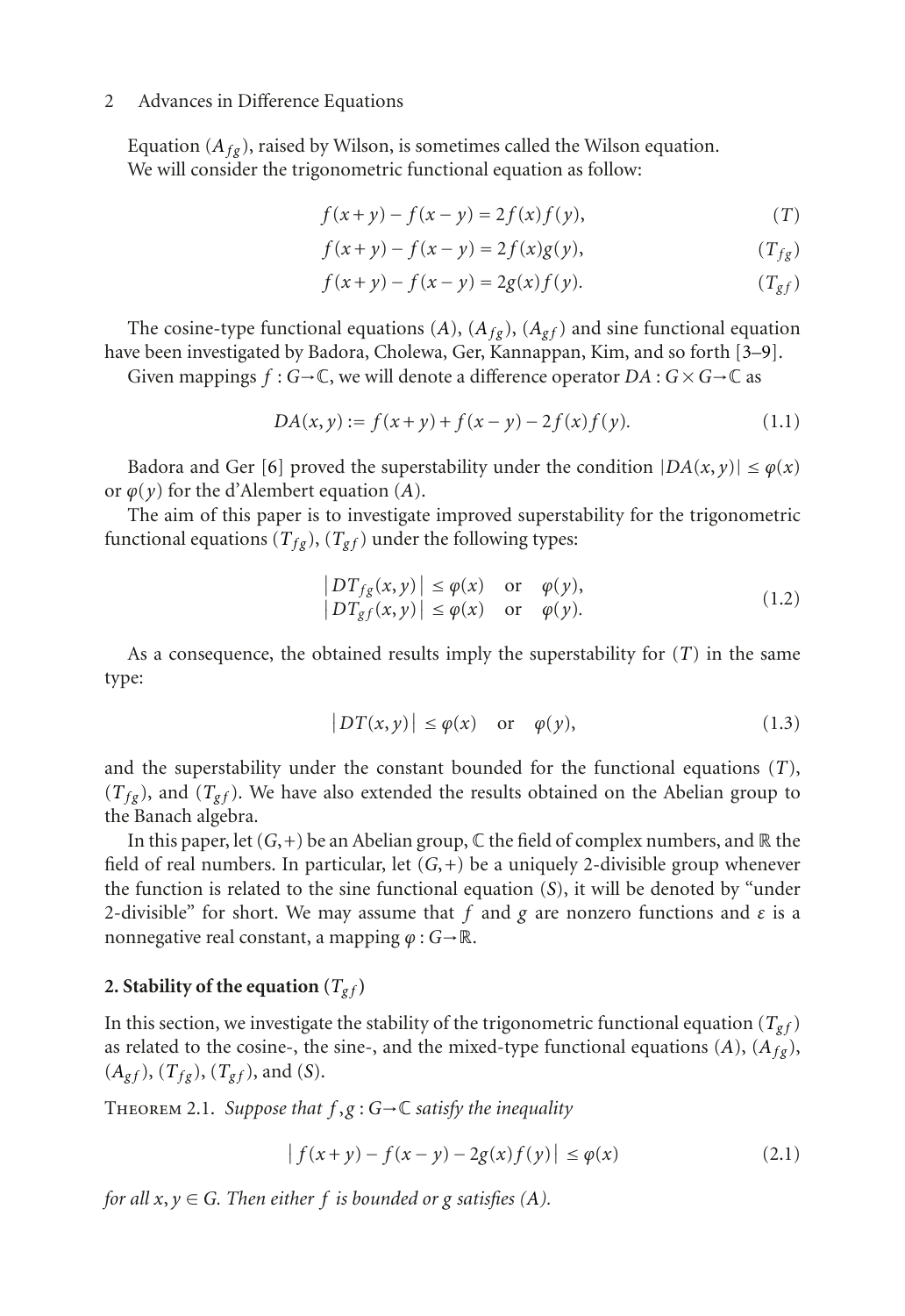$\Box$ 

*Proof.* Let *f* be unbounded. Then we can choose a sequence  $\{y_n\}$  in *G* such that

<span id="page-2-0"></span>
$$
0 \neq |f(y_n)| \longrightarrow \infty \quad \text{as } n \longrightarrow \infty. \tag{2.2}
$$

Taking  $y = y_n$  in [\(2.1\)](#page-1-3), we obtain

$$
\left| \frac{f(x + y_n) - f(x - y_n)}{2f(y_n)} - g(x) \right| \le \frac{\varphi(x)}{2|f(y_n)|},
$$
\n(2.3)

that is,

<span id="page-2-1"></span>
$$
\lim_{n \to \infty} \frac{f(x + y_n) - f(x - y_n)}{2f(y_n)} = g(x)
$$
\n(2.4)

for all  $x \in G$ . Using [\(2.1\)](#page-1-3), we have

$$
2\varphi(x) \ge |f(x + (y + y_n)) - f(x - (y + y_n)) - 2g(x)f(y + y_n)|
$$
  
+ |f(x + (y - y\_n)) - f(x - (y - y\_n)) - 2g(x)f(y - y\_n)|  

$$
\ge |f(x + (y + y_n)) - f(x - (y + y_n)) - 2g(x)f(y + y_n)
$$
  
- f(x + (y - y\_n)) + f(x - (y - y\_n)) + 2g(x)f(y - y\_n)|

so that

$$
\left| \frac{f((x+y)+y_n) - f((x+y)-y_n)}{2f(y_n)} + \frac{f((x-y)+y_n) - f((x-y)-y_n)}{2f(y_n)} - 2g(x)\frac{f(y+y_n) - f(y-y_n)}{2f(y_n)} \right| \tag{2.6}
$$
\n
$$
\leq \frac{\varphi(x)}{|f(y_n)|}
$$

for all  $x, y \in G$ . By virtue of [\(2.2\)](#page-2-0) and [\(2.4\)](#page-2-1), we have

$$
|g(x+y) + g(x-y) - 2g(x)g(y)| \le 0
$$
\n(2.7)

for all  $x, y \in G$ . Therefore *g* satisfies (*[A](#page-0-0)*).

Corollary 2.2. *Suppose that f* ,*g* : *G*→<sup>C</sup> *satisfy the inequality*

$$
|f(x+y) - f(x-y) - 2g(x)f(y)| \le \varepsilon
$$
\n(2.8)

*for all*  $x, y \in G$ *. Then either*  $f$  *is bounded or*  $g$  *satisfies*  $(A)$  $(A)$ *.* 

Corollary 2.3. *Suppose that f* : *G*→<sup>C</sup> *satisfy the inequality*

$$
|f(x+y) - f(x-y) - 2f(x)f(y)| \le \varphi(x)
$$
 (2.9)

*for all*  $x, y \in G$ *. Then either*  $f$  *is bounded or*  $f$  *satisfies*  $(A)$  $(A)$  $(A)$ *.*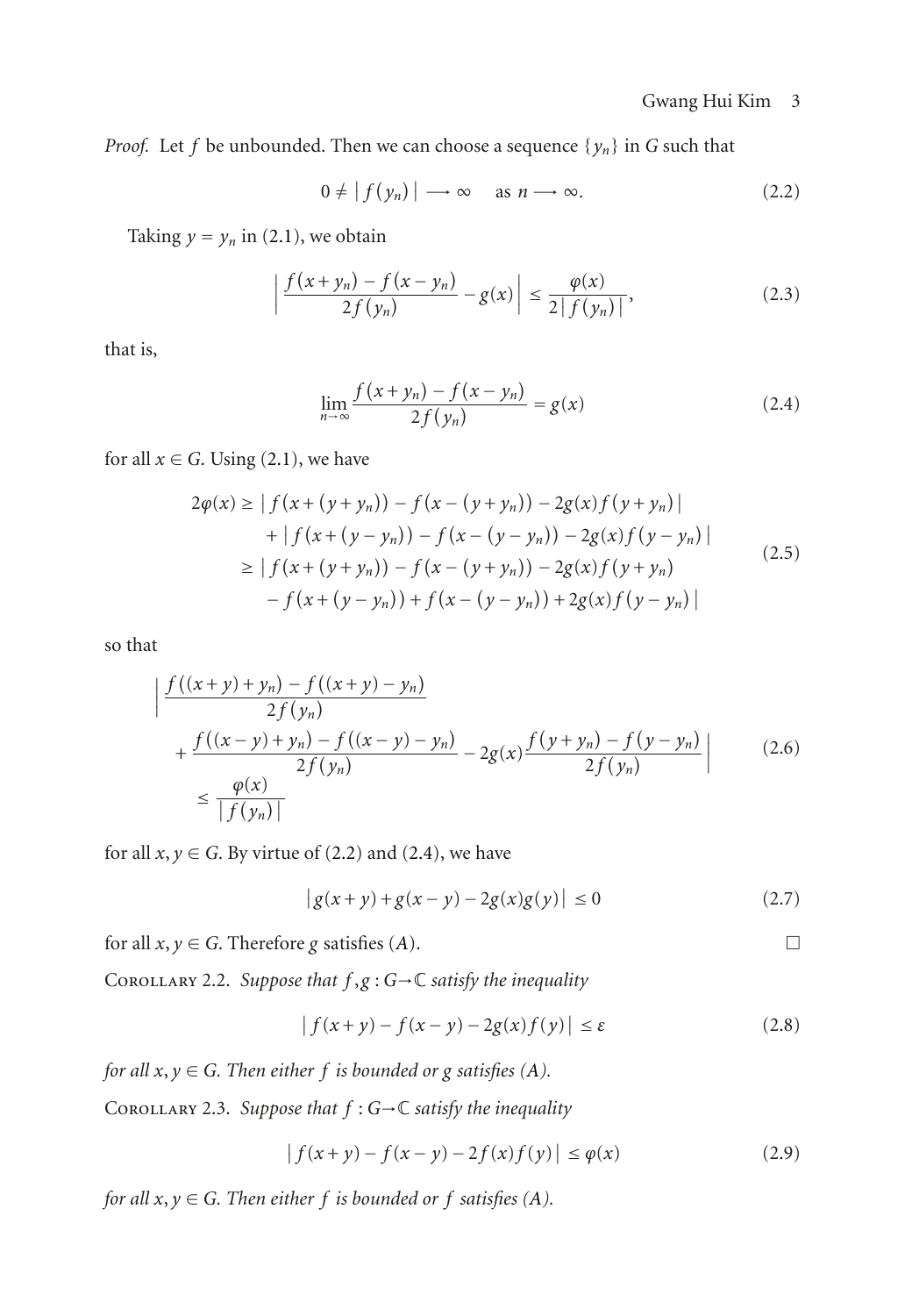COROLLARY 2.4. *Suppose that*  $f : G \rightarrow \mathbb{C}$  *satisfy the inequality* 

<span id="page-3-0"></span>
$$
|f(x+y) - f(x-y) - 2f(x)f(y)| \le \varepsilon
$$
\n(2.10)

<span id="page-3-2"></span>*for all*  $x, y \in G$ *. Then either f is bounded or f satisfies* (*[A](#page-0-0)*)*.* 

THEOREM 2.5. *Suppose that*  $f, g: G \to \mathbb{C}$  *satisfy the inequality* 

$$
|f(x+y) - f(x-y) - 2g(x)f(y)| \le \varphi(y) \quad \forall x, y \in G. \tag{2.11}
$$

*If g fails to be bounded, then*

(i) *g satisfies ([A](#page-0-0)),*

- (ii) $f$  *and*  $g$  *satisfy*  $(T_{gf})$ ,
- (iii)  $f$  *and*  $g$  *satisfy*  $(A_{fg})$ .

*Proof.* (i) If *f* is bounded, choose  $y_0 \in G$  such that  $f(y_0) \neq 0$ , and then by [\(2.11\)](#page-3-0) we obtain

$$
\left| g(x) \right| - \left| \frac{f(x + y_0) - f(x - y_0)}{2f(y_0)} \right| \le \left| \frac{f(x + y_0) - f(x - y_0)}{2f(y_0)} - g(x) \right| \le \frac{\varphi(y_0)}{2 \left| f(y_0) \right|},\tag{2.12}
$$

from which it follows that *g* is also bounded on *G*. Since *[f](#page-0-0)* is nonzero, the unboundedness of *g* implies the unboundedness of *f* . Hence *g* satisfies (*A*) by [Theorem 2.1.](#page-1-4)

(ii) For the unbounded *g*, we can choose a sequence  $\{x_n\}$  in *G* such that  $0 \neq |g(x_n)| \rightarrow \infty$ as  $n \rightarrow \infty$ .

An obvious slight change in the steps of the proof applied in [Theorem 2.1](#page-1-4) with  $x = x_n$ in [\(2.11\)](#page-3-0) gives us

<span id="page-3-1"></span>
$$
\lim_{n \to \infty} \frac{f(x_n + y) - f(x_n - y)}{2g(x_n)} = f(y), \quad y \in G.
$$
 (2.13)

Replacing *x* by  $x_n + x$  and  $x_n - x$  in [\(2.11\)](#page-3-0), dividing both sides by  $2g(x_n)$ , we have the inequality

$$
\left| \frac{f(x_n + (x+y)) - f(x_n - (x+y))}{2g(x_n)} - \frac{f(x_n + (x-y)) - f(x_n - (x-y))}{2g(x_n)} - 2 \frac{g(x_n + x) + g(x_n - x)}{2g(x_n)} \cdot f(y) \right| \tag{2.14}
$$
\n
$$
\leq \frac{\varphi(y)}{|g(x_n)|}
$$

for all  $x, y \in G$  $x, y \in G$  $x, y \in G$  and every  $n \in \mathbb{N}$ . We take the limit as  $n \rightarrow \infty$  with the use of [\(2.13\)](#page-3-1), since *g* satisfies (*A*), which states nothing else but  $(T_{gf})$ .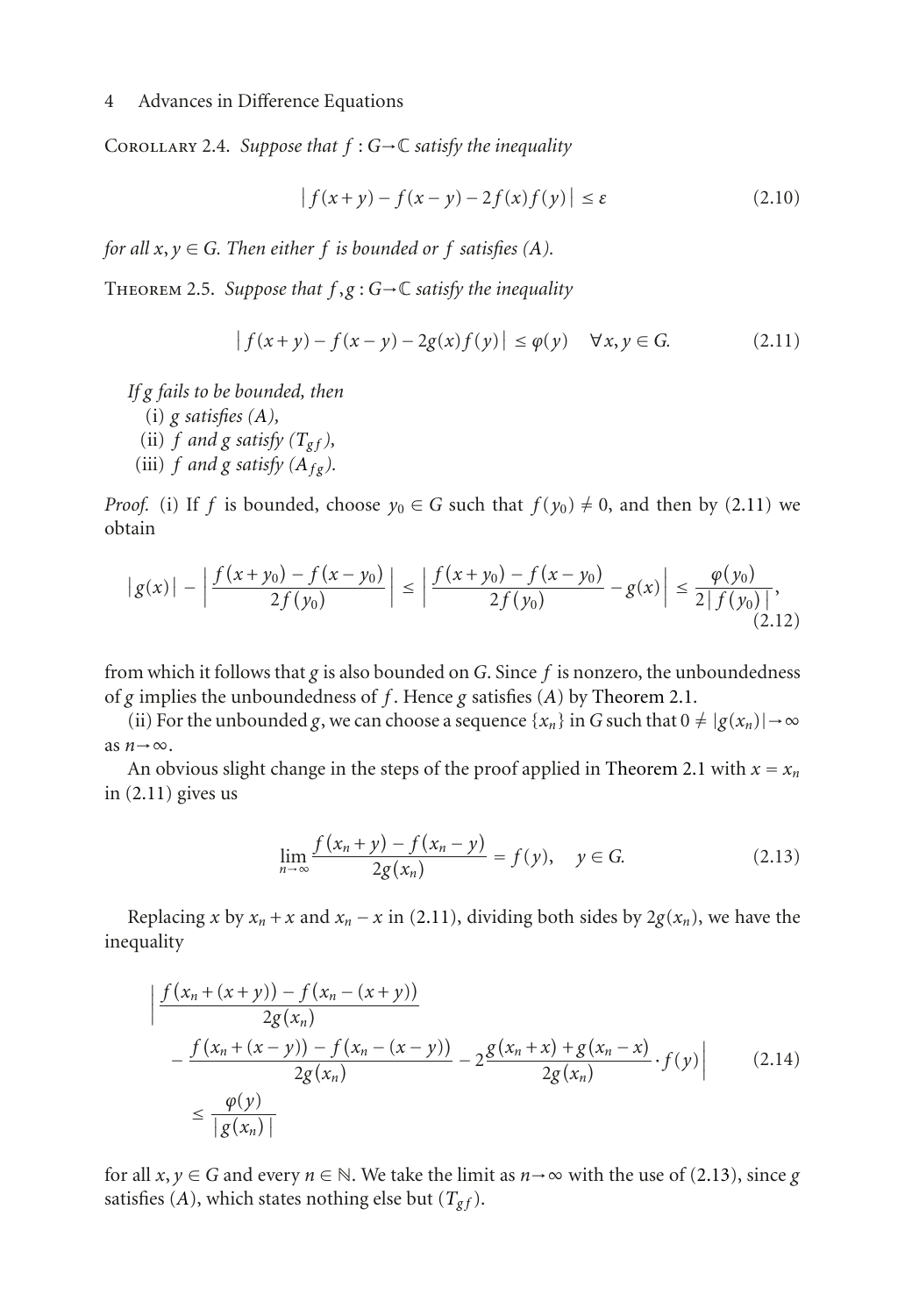(iii) An obvious slight change in the steps of the proof applied after [\(2.13\)](#page-3-1) in [\(2.11\)](#page-3-0) gives us the inequality

$$
\left| \frac{f(x_n + (x + y)) - f(x_n - (x + y))}{2g(x_n)} \right|
$$
  
+ 
$$
\frac{f(x_n + (x - y)) - f(x_n - (x - y))}{2g(x_n)} - 2 \cdot \frac{g(x_n + y) + g(x_n - y)}{2g(x_n)} \cdot f(x) \right|
$$
(2.15)  

$$
\leq \frac{\varepsilon}{|g(x_n)|}
$$

for all  $x, y \in G$  and every  $n \in \mathbb{N}$ . Like last sentence of (ii), the required result  $(A_{fg})$  holds.  $\Box$ 

COROLLARY 2.6. *Suppose that*  $f, g: G \rightarrow \mathbb{C}$  *satisfy the inequality* 

$$
|f(x+y) - f(x-y) - 2g(x)f(y)| \le \varepsilon \quad \forall x, y \in G. \tag{2.16}
$$

*If g fails to be bounded, then*

- (i) *g satisfies ([A](#page-0-0)),*
- (ii) $f$  and  $g$  satisfy  $(T_{gf})$ ,
- (iii)  $f$  *and*  $g$  *satisfy*  $(A_f_g)$ *.*

COROLLARY 2.7. *Let*  $(G,+)$  *be a uniquely 2-divisible group. Suppose that*  $f, g: G \rightarrow \mathbb{C}$  *satisfy the inequality*

$$
|f(x+y) - f(x-y) - 2g(x)f(y)| \le \min\{\varphi(x), \varphi(y)\} \quad \forall x, y \in G; \tag{2.17}
$$

- (a) *if f fails to be bounded, then g satisfies ([A](#page-0-0));*
- (b) *if g fails to be bounded, then*

(i) *g satisfies ([A](#page-0-0)),*

- (ii) $f$  and  $g$  satisfy  $(T_{gf})$ ,
- (iii)  $f$  *and*  $g$  *satisfy*  $(A_f_g)$ *.*

## **3. Stability of the equation**  $(T_{fg})$

<span id="page-4-0"></span>In this section, we investigate the stability of the trigonometric functional equations ( $T_{fg}$ ) related to the sine equation (*S*[\)](#page-0-3) and the cosine equation (*A*[\)](#page-0-0).

Theorem 3.1. *Suppose that f* ,*g* : *G*→<sup>C</sup> *satisfy the inequality*

$$
|f(x + y) - f(x - y) - 2f(x)g(y)| \le \varphi(y) \quad \forall x, y \in G.
$$
 (3.1)

*If f fails to be bounded, then*

- (i) *g satisfies (S[\)](#page-0-3) under 2-divisible,*
- [\(](#page-0-0)ii) *in particular, f satisfies* (A), *f and g are solutions of*  $g(x + y) g(x y) =$  $2 f(x)g(y)$ .

*Proof.* (i) For the unbounded f, we can choose a sequence  $\{x_n\}$  in G such that  $0 \neq$  $|f(x_n)| \to \infty$  as  $n \to \infty$ .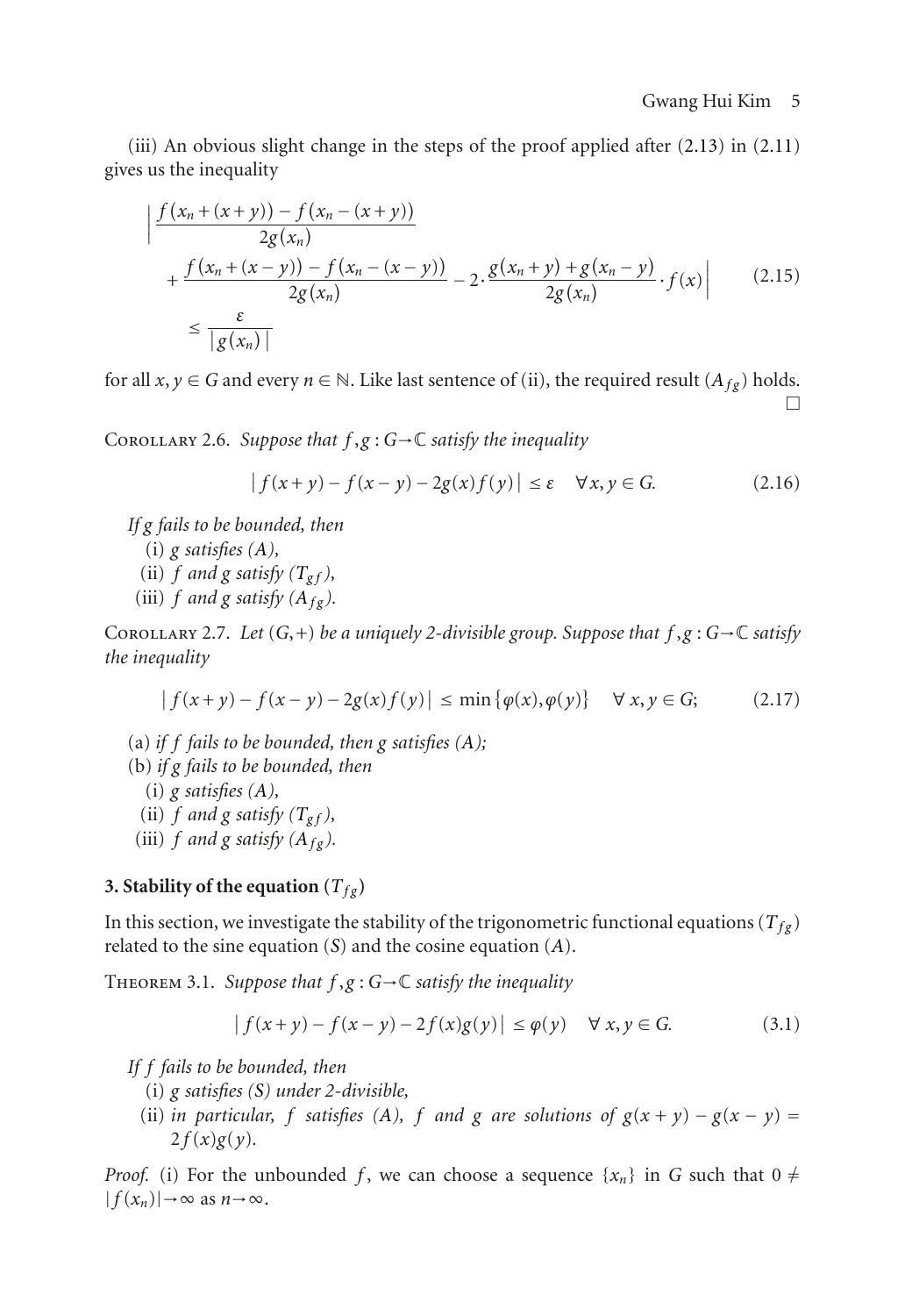An obvious slight change in the steps applied at the start of [Theorem 2.5](#page-3-2) gives us the existence of a limit function:

<span id="page-5-1"></span><span id="page-5-0"></span>
$$
h_1(x) := \lim_{n \to \infty} \frac{f(x_n + x) + f(x_n - x)}{f(x_n)},
$$
\n(3.2)

where the function  $h_1$ :  $G \rightarrow \mathbb{C}$  satisfies the equation

$$
g(x + y) - g(x - y) = h_1(x)g(y), \quad x, y \in G.
$$
 (3.3)

From the definition of  $h_1$ , we get the equality  $h_1(0) = 2$ , which, jointly with [\(3.3\)](#page-5-0), implies that  $g$  is an odd function. Keeping this in mind, by means of  $(3.3)$ , we infer the equality

$$
g(x+y)^2 - g(x-y)^2 = [g(x+y) + g(x-y)][g(x+y) - g(x-y)]
$$
  
\n
$$
= [g(x+y) + g(x-y)][h_1(x)g(y)]
$$
  
\n
$$
= [g(2x+y) + g(2x-y)][g(y)]
$$
  
\n
$$
= [g(y+2x) - g(y-2x)][g(y)]
$$
  
\n
$$
= h_1(y)g(2x)g(y).
$$
 (3.4)

Since the oddness of *g* forces it to vanish at 0, putting  $x = y$  in [\(3.3\)](#page-5-0) we get the equation

$$
g(2y) = h_1(y)g(y), \quad \forall y \in G.
$$
\n
$$
(3.5)
$$

This, in return, leads to the equation

$$
g(x+y)^2 - g(x-y)^2 = g(2x)g(2y),
$$
\n(3.6)

valid for all  $x, y \in G$  which, in the light of the unique 2-divisibility of *G*, states nothing else but [\(](#page-0-3)*S*).

[\(](#page-0-0)ii) In particular case *f* satisfies (*A*), [\(3.2\)](#page-5-1) means that  $h_1 = 2f$ . Hence, from [\(3.3\)](#page-5-0),  $f$ <br>d  $g$  are solutions of  $g(x + y) - g(x - y) = 2f(x)g(y)$ and *g* are solutions of  $g(x + y) - g(x - y) = 2f(x)g(y)$ .

COROLLARY 3.2. *Suppose that*  $f, g: G \to \mathbb{C}$  *satisfy the inequality* 

$$
|f(x+y) - f(x-y) - 2f(x)g(y)| \le \varepsilon \quad \forall x, y \in G. \tag{3.7}
$$

*If f fails to be bounded, then*

- (i) *g satisfies (S[\)](#page-0-3) under 2-divisible,*
- [\(](#page-0-0)ii) *in particular, f satisfies* (*A*), *f and g are solutions of*  $g(x + y) g(x y) =$  $2 f(x)g(y)$ .

Corollary 3.3. *Suppose that <sup>f</sup>* : *<sup>G</sup>*→<sup>C</sup> *satisfy the inequality*

$$
|f(x+y) - f(x-y) - 2f(x)f(y)| \le \varphi(y) \quad \forall \ x, y \in G. \tag{3.8}
$$

*Then either f is bounded or f satisfies (S[\)](#page-0-3) under 2-divisible.*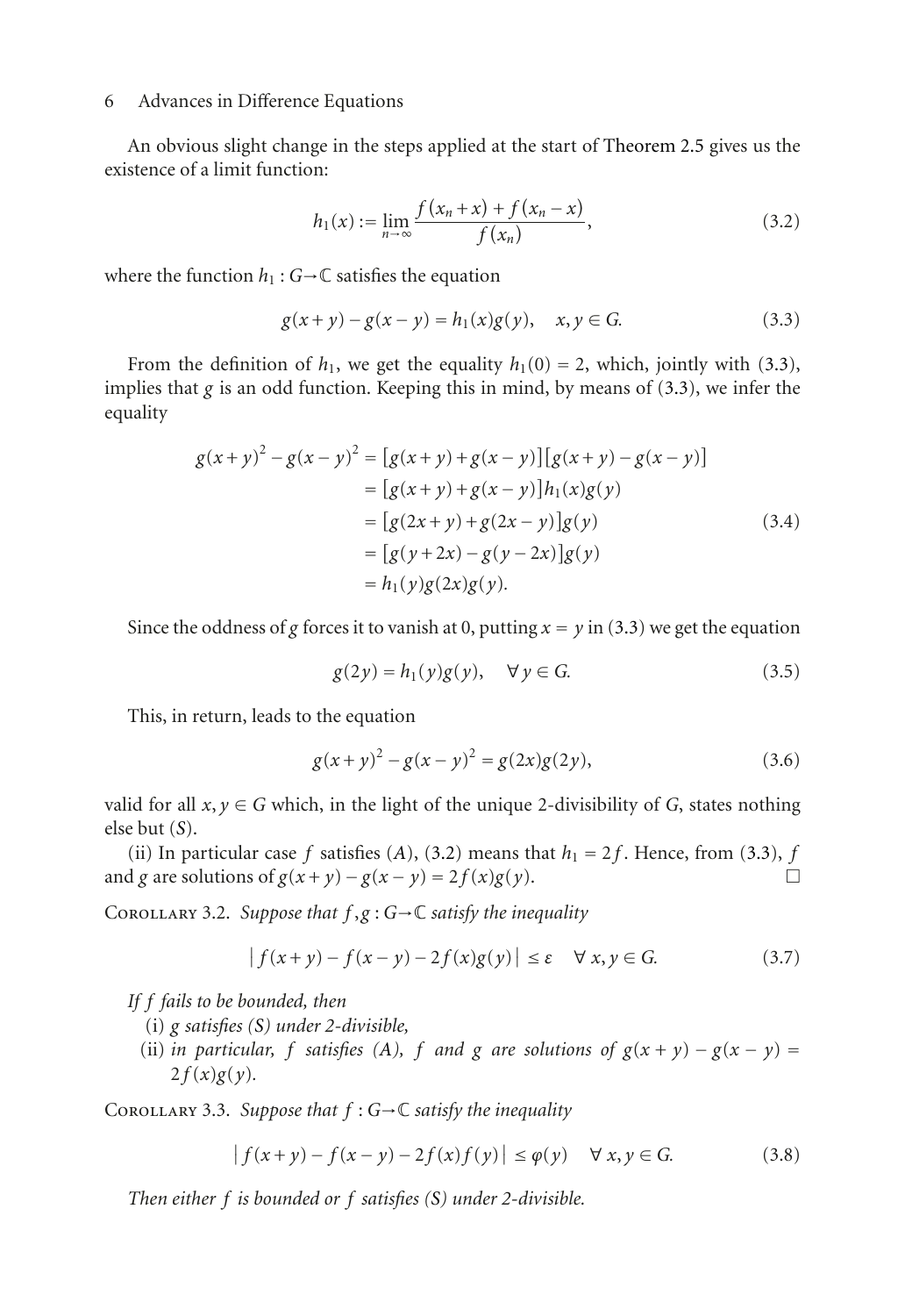COROLLARY 3.4. Suppose that  $f : G \rightarrow \mathbb{C}$  satisfy the inequality

$$
|f(x+y) - f(x-y) - 2f(x)f(y)| \le \varepsilon \quad \forall x, y \in G. \tag{3.9}
$$

*Then either f is bounded or f satisfies (S[\)](#page-0-3) under 2-divisible.*

<span id="page-6-3"></span>Theorem 3.5. *Suppose that f* ,*g* : *G*→<sup>C</sup> *satisfy the inequality*

<span id="page-6-0"></span>
$$
|f(x+y) - f(x-y) - 2f(x)g(y)| \le \varphi(x) \quad \forall \ x, y \in G. \tag{3.10}
$$

*If g fails to be bounded, then*

- (i) *f* and *g* are solutions of  $(T_{fg})$ ,
- (ii[\)](#page-0-3) *f satisfies* (*S*) *under 2-divisible and one of the cases*  $f(0) = 0$ ,  $f(x) = f(-x)$ ,
- (iii[\)](#page-1-2) *in particular, g satisfies (A) or (T), and f and g are solutions of*  $(A_f_g)$ *.*

*Proof.* (i) As with the earlier theorems, consider a sequence  $\{y_n\}$  in *G* such that  $0 \neq$  $|g(y_n)| \rightarrow \infty$  as  $n \rightarrow \infty$ , then we have

<span id="page-6-1"></span>
$$
f(x) = \lim_{n \to \infty} \frac{f(x + y_n) - f(x - y_n)}{2g(y_n)} \quad \forall x \in G.
$$
 (3.11)

Replacing *x* by  $x + y_n$  and  $x - y_n$  in [\(3.10\)](#page-6-0), we have

$$
\left| \frac{f((x+y)+y_n) - f((x+y)-y_n)}{2g(y_n)} - \frac{f((x-y)+y_n) - f((x-y)-y_n)}{2g(y_n)} - 2 \cdot \frac{f(x+y_n) - f(x-y_n)}{2g(y_n)} \cdot g(y) \right| \qquad (3.12)
$$
  

$$
\leq \frac{\varphi(x+y_n) + \varphi(x-y_n)}{2|g(y_n)|},
$$

which gives, with an application of [\(3.11\)](#page-6-1), the required result  $(T_{fg})$ .

(ii) Using the same method as in [Theorem 3.1,](#page-4-0) that is, replacing *y* by  $y + y_n$  and  $-y$  +  $y_n$  in [\(3.10\)](#page-6-0), and taking the limit as  $n \rightarrow \infty$  with the use of [\(3.11\)](#page-6-1), we conclude that, for every  $y \in G$ , there exists

<span id="page-6-2"></span>
$$
h_2(y) := \lim_{n \to \infty} \frac{g(y_n + y) + g(y_n - y)}{g(y_n)},
$$
\n(3.13)

where the function  $h_2$ :  $G \rightarrow \mathbb{C}$  satisfies the equation

$$
f(x+y) + f(x-y) = f(x)h_2(y), \quad x, y \in G.
$$
 (3.14)

Applying the case  $f(0) = 0$  in [\(3.14\)](#page-6-2), we see that  $f$  is an odd function.

The similar method applied after [\(3.3\)](#page-5-0) of [Theorem 3.1](#page-4-0) in [\(3.14\)](#page-6-2) shows us that *f* satisfies [\(](#page-0-3)*S*).

Next, for the case  $f(x) = f(-x)$ , it is enough to show that  $f(0) = 0$ . Suppose that this is not the case.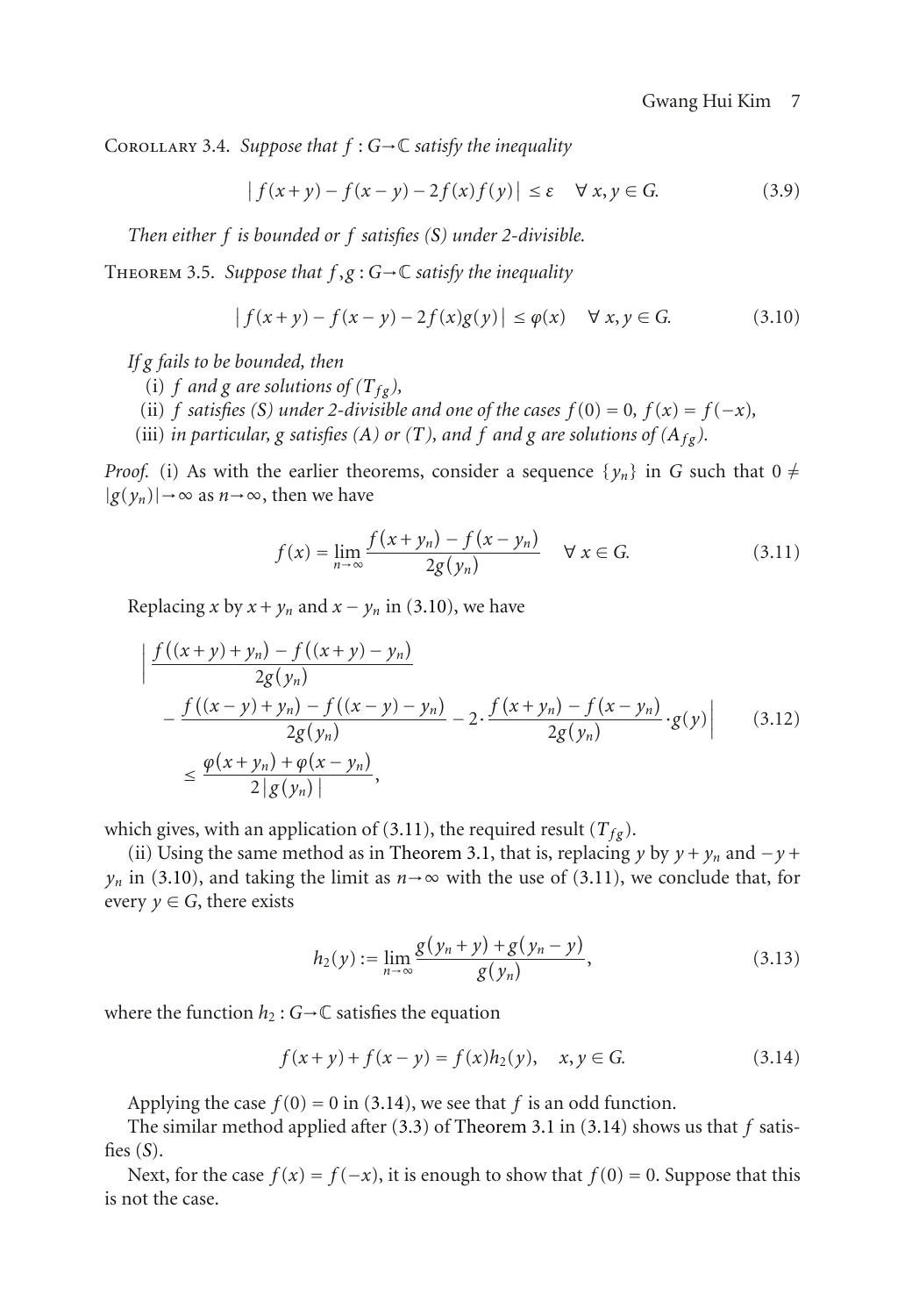Putting  $x = 0$  in [\(3.10\)](#page-6-0), from the above assumption and a given condition, we obtain the inequality

$$
|g(y)| \le \frac{\varphi(0)}{2|f(0)|}, \quad y \in G. \tag{3.15}
$$

This inequality means that  $g$  is globally bounded—a contradiction. Thus the claim  $f(0) = 0$  holds.

[\(](#page-0-0)iii) In the case *g* satisfies (*A*), we know that the limit function  $h_2$  is 2*g*. So [\(3.14\)](#page-6-2) becomes  $(A_{f\varrho})$ .

Finally, let *g* satisfy (*T*[\)](#page-1-2). Replacing *y* by  $y + y_n$  and  $y - y_n$  in [\(3.10\)](#page-6-0), we have

$$
\left| \frac{f((x+y)+y_n) - f((x+y)-y_n)}{2g(y_n)} + \frac{f((x-y)+y_n) - f((x-y)-y_n)}{2g(y_n)} - 2f(x) \cdot \frac{g(y+y_n) - g(y-y_n)}{2g(y_n)} \right| \tag{3.16}
$$
\n
$$
\leq \frac{\varphi(x)}{|g(y_n)|}
$$

for all *x*, *y* ∈ *G*. Taking the limit as *n*→∞ with the use of [\(3.11\)](#page-6-1), we conclude that *f* and *g* are solutions of (*A*<sub>*c*</sub>) are solutions of  $(A_{f\varrho})$ .

COROLLARY 3.6. *Suppose that*  $f, g: G \rightarrow \mathbb{C}$  *satisfy the inequality* 

$$
|f(x+y) - f(x-y) - 2f(x)g(y)| \le \varepsilon \quad \forall x, y \in G. \tag{3.17}
$$

*If g fails to be bounded, then*

- (i) *f* and *g* are solutions of  $(T_{fg})$ ,
- (ii[\)](#page-0-3) *f satisfies* (*S*) *under 2-divisible and one of the cases*  $f(0) = 0$ ,  $f(x) = f(-x)$ ,
- (iii[\)](#page-1-2) *in particular, g satisfies* (*A*) *or* (*T*)*, and f and g are solutions of* ( $A_{fg}$ *),*
- (iv) *g satisfies ([S](#page-0-3)) under 2-divisible.*

*Proof.* As proof (i) of [Theorem 2.5,](#page-3-2) we know that *g* is also bounded whenever *f* is bounded. Hence, by contraposition, *g* satisfies (*S*[\)](#page-0-3) from (i) of [Theorem 2.1.](#page-1-4) The other cases are trivial by Theorem 3.5 cases are trivial by [Theorem 3.5.](#page-6-3)

Corollary 3.7. *Suppose that f* : *G*→<sup>C</sup> *satisfy the inequality*

$$
|f(x+y) - f(x-y) - 2f(x)f(y)| \le \varphi(x) \quad \forall \ x, y \in G,
$$
 (3.18)

*If f fails to be bounded, then*

- (i[\)](#page-1-2)  $f$  *is solution of*  $(T)$ *,*
- (ii[\)](#page-0-3) *f satisfies* (*S*) *under 2-divisible and one of the cases*  $f(0) = 0$ ,  $f(x) = f(-x)$ .

COROLLARY 3.8. Let  $(G,+)$  *be a uniquely 2-divisible group. Suppose that*  $f, g: G \rightarrow \mathbb{C}$  *satisfy the inequality*

$$
|f(x+y) - f(x-y) - 2f(x)g(y)| \le \min \{ \varphi(x), \varphi(y) \} \quad \forall x, y \in G; \tag{3.19}
$$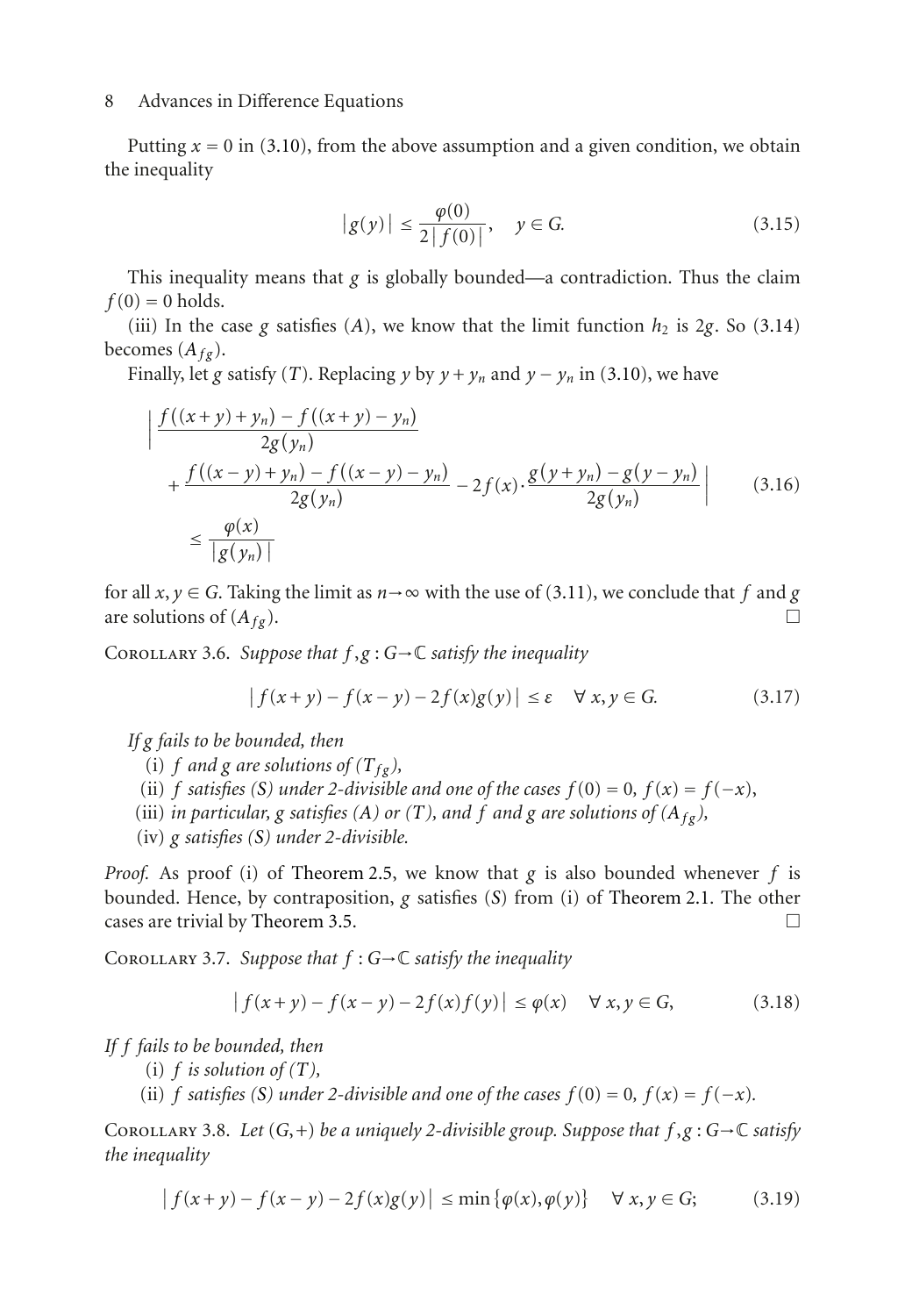- (a) *if f fails to be bounded, then*
	- (i) *g satisfies (S[\)](#page-0-3) under 2-divisible,*
	- (ii[\)](#page-0-0) *in particular,*  $f$  *satisfies*  $(A)$ *,*  $f$  *and*  $g$  *are solutions of*  $g(x + y) g(x y) =$  $2 f(x)g(y);$
- (b) *if g fails to be bounded, then*
	- (i) *f* and *g* are solutions of  $(T_{fg})$ ,
	- (ii[\)](#page-0-3) *f satisfies* (*S*) *under 2-divisible and one of the cases*  $f(0) = 0$ ,  $f(x) = f(-x)$
- (iii[\)](#page-1-2) *in particular, g satisfies (A) or (T), and f and g are solutions of*  $(A_{f\sigma})$ *,*
- (iv) *g satisfies (S[\)](#page-0-3) under 2-divisible.*

*Proof.* Above results except for (iv) are trivial by Theorems [3.1](#page-4-0) and [3.5.](#page-6-3) It is sufficient by [Theorem 3.1](#page-4-0) to show that *g* is also bounded whenever *f* is bounded for (iv) of (b). The proof of it runs along the same line as (i) of Theorem 2.5 proof of it runs along the same line as (i) of [Theorem 2.5.](#page-3-2) -

## **4. Extension to Banach algebra**

<span id="page-8-2"></span>All obtained results can be extended to the stability on the Banach algebra. To simplify, we combine four theorems in one, and we will prove one of them.

THEOREM 4.1. Let  $(E, \|\cdot\|)$  be a semisimple commutative Banach algebra. Assume that  $f, g$ : *G*→*E and ϕ* : *G*→<sup>R</sup> *satisfy one of the following inequalities:*

<span id="page-8-0"></span>
$$
||f(x+y) - f(x-y) - 2g(x)f(y)|| \le \begin{cases} (i) \varphi(x) & \forall x, y \in G \\ (ii) \varphi(y) & \forall x, y \in G \end{cases}
$$
 (4.1)

*or*

<span id="page-8-1"></span>
$$
||f(x+y) - f(x-y) - 2f(x)g(y)|| \le \begin{cases} (i) & \varphi(y) \\ (ii) & \varphi(x) \end{cases} \quad \forall x, y \in G. \tag{4.2}
$$

*For an arbitrary linear multiplicative functional*  $x^* \in E^*$ ,

(a) *if the superposition x*<sup>∗</sup> ◦ *<sup>f</sup> fails to be bounded, then*

- (i)  $g$  *satisfies*  $(A)$  $(A)$  $(A)$  *in the case (i) of [\(4.1\)](#page-8-0),*
- (ii)  $g$  *satisfies* (*S*) *under 2-divisible in the case (i) of [\(4.2\)](#page-8-1)*,
- [\(](#page-0-0)iii) *in particular, f satisfies* (A), *f and g are solutions of*  $g(x + y) g(x y) =$  $2 f(x)g(y)$  *in the case (i) of [\(4.2\)](#page-8-1);*
- (b) *if the superposition x*<sup>∗</sup> *<sup>g</sup> fails to be bounded, then*
	- (i[\)](#page-0-0)  $g$  *satisfies*  $(A)$  *in the case*  $(ii)$  *of*  $(4.1)$ *,*
	- (ii)*[f](#page-0-1)* and *g satisfy*  $(T_{gf})$  *in the case* (*ii*) *of* [\(4.1\)](#page-8-0),
- (iii) *f* and *g satisfy*  $(A_{fg})$  *in the case* (*ii*) *of* [\(4.1\)](#page-8-0),
- (iv) *f* and *g* are solutions of  $(T_{fg})$  in the case (ii) of [\(4.2\)](#page-8-1),
- (v[\)](#page-0-3) *f satisfies* (*S*) *under 2-divisible and one of the cases*  $(x^* \circ f)(0) = 0$ ,  $(x^* \circ f)(x) = 0$ (*x*<sup>∗</sup> ◦ *f* )(−*x*) *in the case (ii) of [\(4.2\)](#page-8-1),*
- [\(](#page-1-2)vi) *in particular, g satisfies* (A) or (T), and f and g are solutions of ( $A_{fg}$ ) in the case  $(ii)$  of  $(4.2)$ *.*

*Proof.* Take the case (i) of (a). Assume that (i) of [\(4.1\)](#page-8-0) holds, and fix arbitrarily a linear multiplicative functional  $x^* \in E$ . As well known, we have  $||x^*|| = 1$  whence, for every